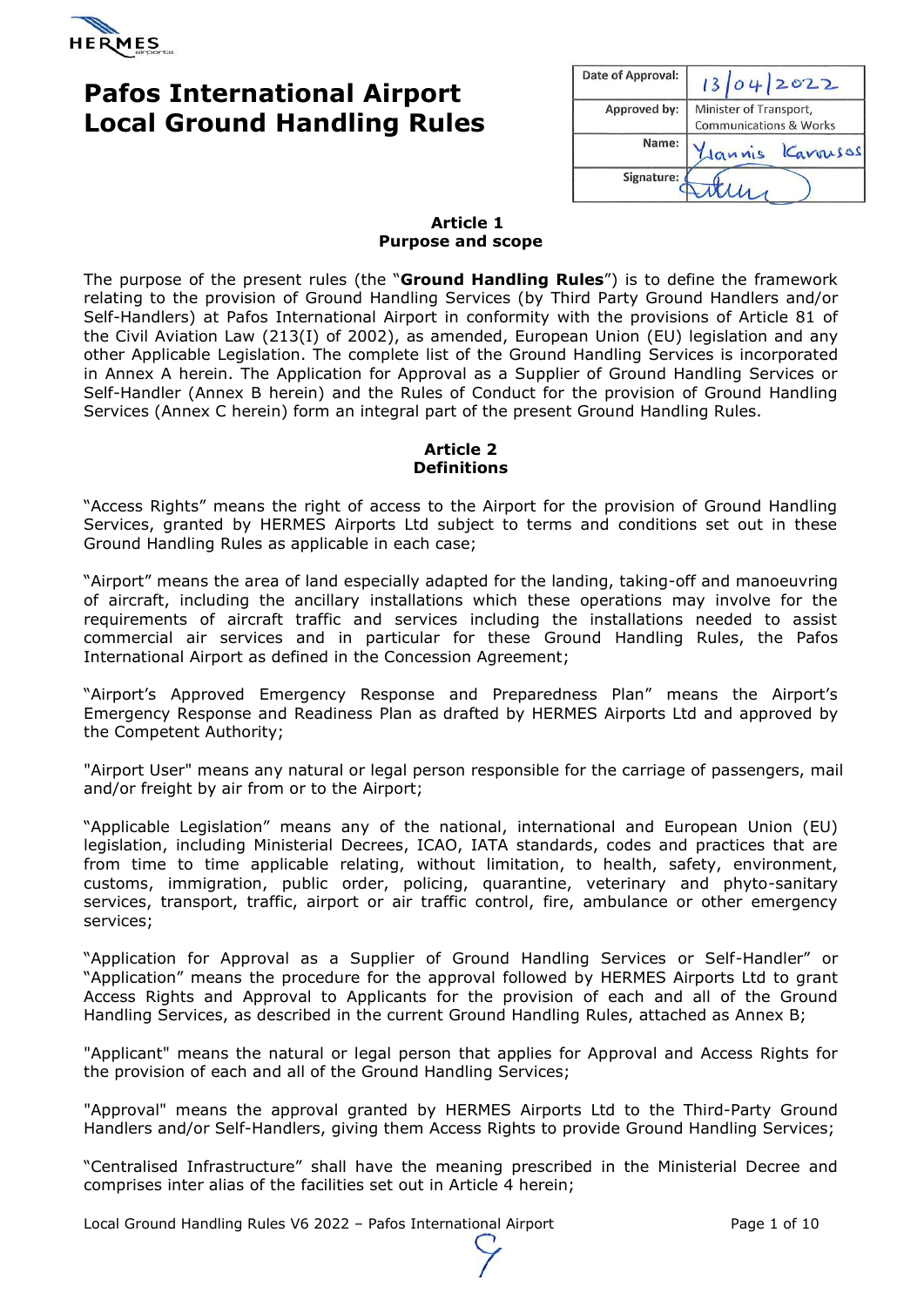

''Competent Authority'' means the Department of Civil Aviation of the Ministry of Transport, Communications and Works

"Concession Agreement" means the agreement entered into between the Republic of Cyprus through the Ministry of Transport, Communications and Works and HERMES Airports Ltd for the development and operation of Larnaka and Pafos International Airports including the construction of new passenger terminals and associated infrastructure at the Airports for a 25 years period;

"Force Majeure Event" means any of the following events:

(a) war (whether declared or undeclared), invasion, armed conflict or act of foreign enemy in each case involving or directly affecting the island of Cyprus; (b) revolution, riot, insurrection or other civil commotion, a threat of or act of terrorism or sabotage in each case within the island of Cyprus; (c) explosion of any kind which may affect the normal operation and is brought to or near the Airport; (d) strikes, working to rule, go-slows and/or lockouts, at the Airport or affecting the Airport's operations; (d) any effect of the natural elements, including lightning, fire, earthquake, pandemics, tidal wave, flood, storm, cyclone, typhoon, hurricane or tornado and any other similar unforeseeable events which are beyond the reasonable control of the parties affected, occurring in the territory of the Republic of Cyprus over which the Government of the Republic of Cyprus exercises effective control;

"Ground Handlers" means the Third-Party Ground Handlers and/or Self-Handlers that have obtained the relevant Approval and Access Rights by HERMES Airports Ltd for the provision of each and all of the Ground Handling Services;

"Ground Handling Services" means each and all of the ground handling services provided at the Airport to Airport Users as described in Annex A;

"Ground Support Equipment (GSE)" means the ground handling equipment and the related accessories used by the Ground Handlers for servicing the aircraft;

"HERMES Airports Ltd" means the appointed managing body and/or operator of the Airport pursuant to the Concession Agreement, defined as ProjectCo in the Concession Agreement, and includes any assignees and/or successors;

"Ministerial Decree" means either, as may be applicable:

- i. Ministerial Decree R.A.A. 550 of 2021- Civil Aviation (Access to ground handling services) Decree published on the 28<sup>th</sup> of December 2021 (as may be amended from time to time);
- ii. Any other Ministerial Decree as may be issued from time to time pursuant to the provisions of the Civil Aviation Law L.213 (I) of 2002 as amended in respect of the provision of Ground Handling Services and the operation of any provider at the Airport;

"Minister" means the Minister of Transport, Communications and Works;

"Quality Monitoring System" means the framework to be developed by the Ground Handlers to maintain high quality service levels as required. The Quality Monitoring System developed by the Ground Handlers must be approved by HERMES Airports Ltd;

"Safety Management System (SMS)" means a systematic approach to managing safety including the necessary organizational structure, accountabilities, policies and procedures;

"Self-Handlers" means any natural person or legal entity providing Self Handling;

"Self-Handling" means a situation in which an Airport User directly provides for himself one or more categories of Ground Handling Services subject to the terms and conditions of these Ground Handling Rules and concludes no contract of any description with a third party for the provision of such services;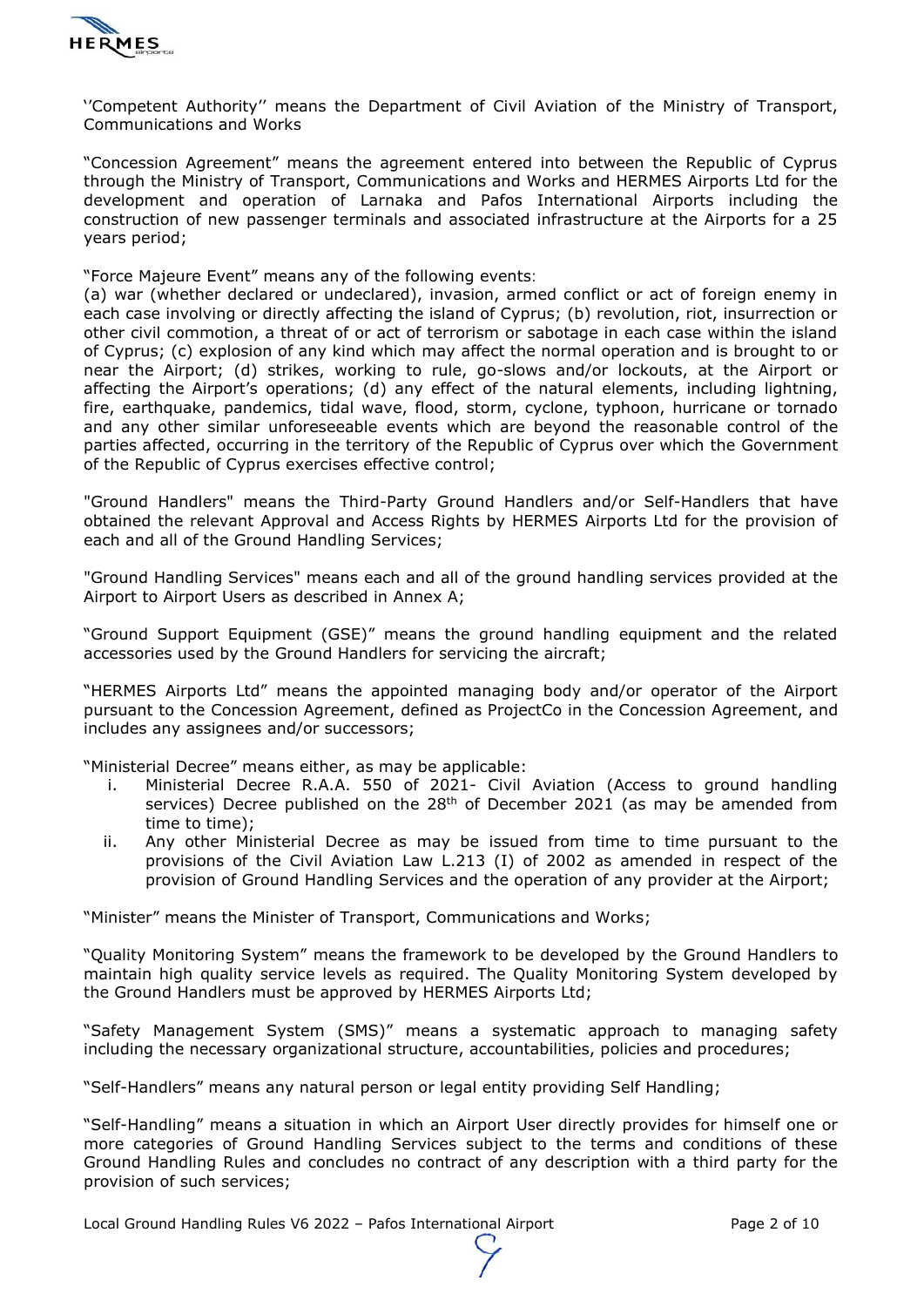

"Third Party Ground Handlers" means any natural person or legal entity other than a Self-Handler that provides Ground Handling Services subject to the terms and conditions of these Ground Handling Rules;

Terms not otherwise defined in these Rules shall have the meaning provided in the Council Directive 96/67/EC and/or the Civil Aviation Law (213(I) of 2002) as amended and the Ministerial Decree as the case may be (as each instrument may be amended, replaced or reenacted from time to time).

#### **Article 3 Airport Users' Committee**

In accordance with Applicable Legislation and the terms and conditions of these Ground Handling Rules, HERMES Airports Ltd has ensured that an Airport Users' Committee has been set up. All Airport Users are entitled to participate in the Airport Users' Committee.

The Airport Users' Committee adopts its operating rules and procedures which are filed with the Competent Authority.

The Airport Users' Committee shall meet at least once a year with HERMES Airports Ltd and the Ground Handlers to discuss how to best implement and apply the Ground Handling Rules. Minutes of these meetings of the Airport Users' Committee shall be sent to the Competent Authority and HERMES Airports Ltd.

HERMES Airports Ltd will also consult with the Airport Users' Committee in all other cases provided for in these Ground Handling Rules and/or Applicable Legislation as the case may be.

#### **Article 4 Centralised Infrastructure**

Centralized Infrastructure is the installations and/or facilities at the Airport which cannot, for complexity, cost, technical, environmental, or capacity reasons, be divided or duplicated and whose availability is essential and necessary for the performance of Ground Handling Services.

HERMES Airports Ltd will control, operate, and manage this infrastructure either directly or through a third party contracted by HERMES Airports Ltd, with the approval of the Minister, in accordance with Applicable Legislation.

The following infrastructure of the Airport is, in this respect, declared as Centralized Infrastructure:

| <b>CENTRALISED INFRASTRUCTURE</b><br>(FACILITIES)                                                                                                                                                                            | <b>OPERATED</b><br>BY           | <b>CHARGES</b><br><b>STATUS</b>            |
|------------------------------------------------------------------------------------------------------------------------------------------------------------------------------------------------------------------------------|---------------------------------|--------------------------------------------|
| All Baggage handling systems including belts,<br>carrousels, chutes and lift facilities, aircraft hold<br>baggage security screening systems, out of<br>gauge/out of size baggage facility and related<br>connections to BRS | <b>HERMES Airports</b><br>l td. | <b>Hermes Airports Ltd</b><br>Fees & Fares |
| Baggage reconciliation systems                                                                                                                                                                                               | <b>Ground Handlers</b>          | <b>Hermes Airports Ltd</b><br>Fees & Fares |
| Electric vehicle charging points                                                                                                                                                                                             | <b>Ground Handlers</b>          | <b>Hermes Airports Ltd</b><br>Fees & Fares |
| Sewage pre-treatment plant                                                                                                                                                                                                   | <b>Ground Handlers</b>          | <b>Hermes Airports Ltd</b><br>Fees & Fares |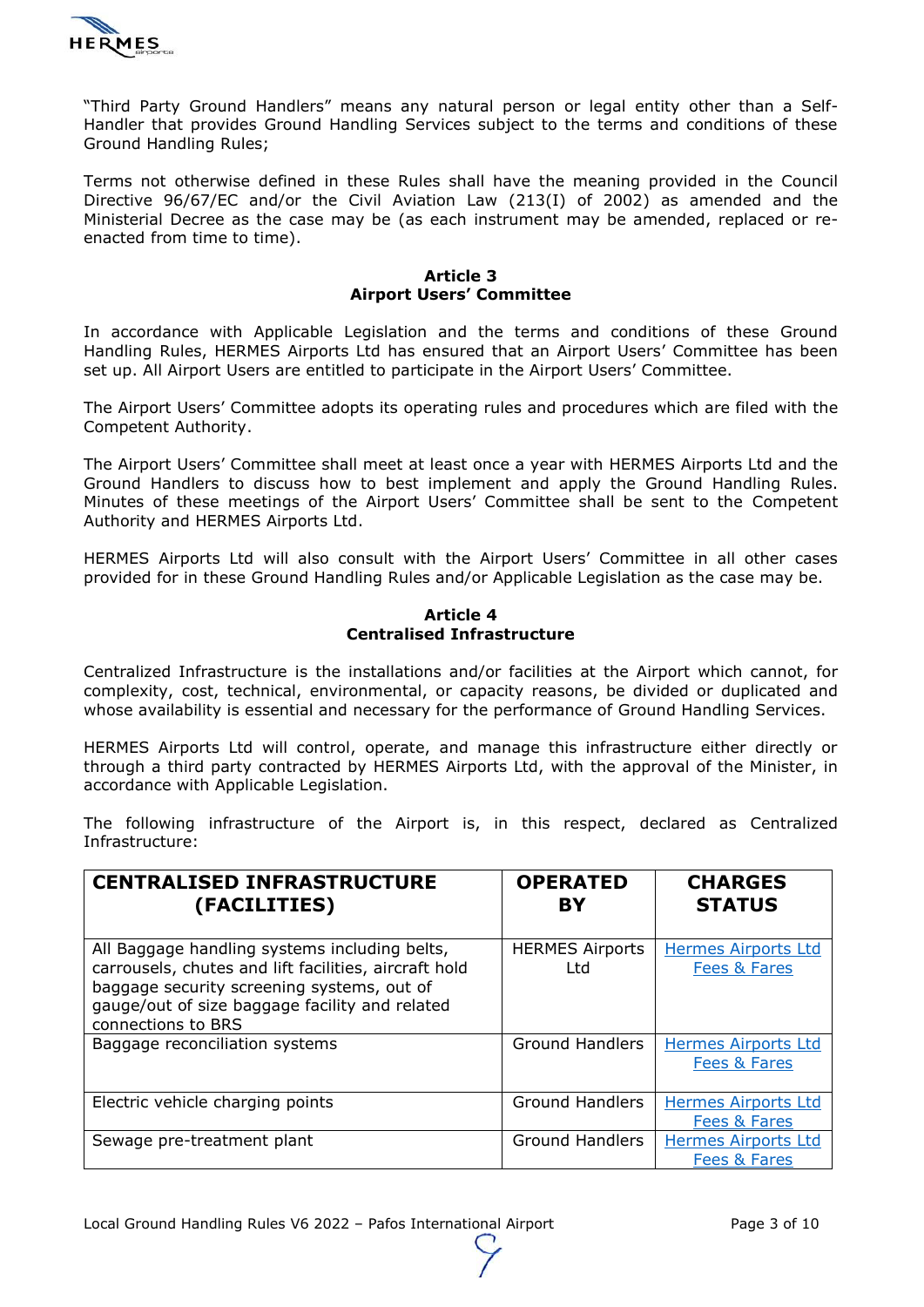

| Passenger baggage trolleys                                                                                                     | <b>HERMES Airports</b><br>Ltd | <b>Hermes Airports Ltd</b><br>Fees & Fares            |
|--------------------------------------------------------------------------------------------------------------------------------|-------------------------------|-------------------------------------------------------|
| Aircraft fresh water supply facilities                                                                                         | <b>Ground Handlers</b>        | <b>Hermes Airports Ltd</b><br>Fees & Fares            |
| Parking bays for Ground Support<br>Equipment (GSE), aircraft baggage<br>containers, security screened baggage<br>storage areas | <b>Ground Handlers</b>        | <b>Hermes Airports Ltd</b><br>Fees & Fares            |
| Flight Information Display System (FIDS)                                                                                       | <b>HERMES Airports</b><br>Ltd | <b>Hermes Airports Ltd</b><br>Fees & Fares            |
| Check in desk and associated equipment<br>and conveyors                                                                        | <b>Ground Handlers</b>        | <b>Hermes Airports Ltd</b><br>Fees & Fares            |
| <b>CUTE</b> system                                                                                                             | <b>HERMES Airports</b><br>Ltd | <b>Hermes Airports Ltd</b><br>Fees & Fares            |
| Freight and mail facilities<br>(Common use areas and services)                                                                 | <b>HERMES Airports</b><br>Ltd | <b>Hermes Airports Ltd</b><br><b>Fees &amp; Fares</b> |

Among HERMES Airports Ltd future strategic planning and objective is to apply innovative Airport Centralized Infrastructure to achieve operational excellence and improve passenger experience.

The use of the Centralised Infrastructure is compulsory for the Ground Handlers, except for the freight pick-up and delivery terminal point (Cargo Shed). Such use shall be made in conformity with these Ground Handling Rules.

Handlers that engage in aircraft Fuel Handling agree to pay the fuel throughput fee to HERMES Airports Ltd, when applicable.

The Approved Ground Handlers will have access to the Centralised Infrastructure on the principle of fair and equal treatment subject to compliance with these Ground Handling Rules.

Fees and fares levied for the use of the Centralised Infrastructure shall be transparent, objective, non-discriminatory and will be set in accordance with Applicable Legislation.

#### **Article 5 Granting of Approval**

HERMES Airports Ltd grants Approval for the provision of Ground Handling Services at the Airport using an appointment procedure pursuant and subject to the provisions and terms of Article 6 herein.

This appointment procedure is applicable for all Ground Handling Services.

#### **Article 6 Appointment Procedure for Third Party Ground Handlers and/or Self-Handlers**

An Applicant who wishes to conduct Ground Handling Services or Self-Handling must satisfy the following:

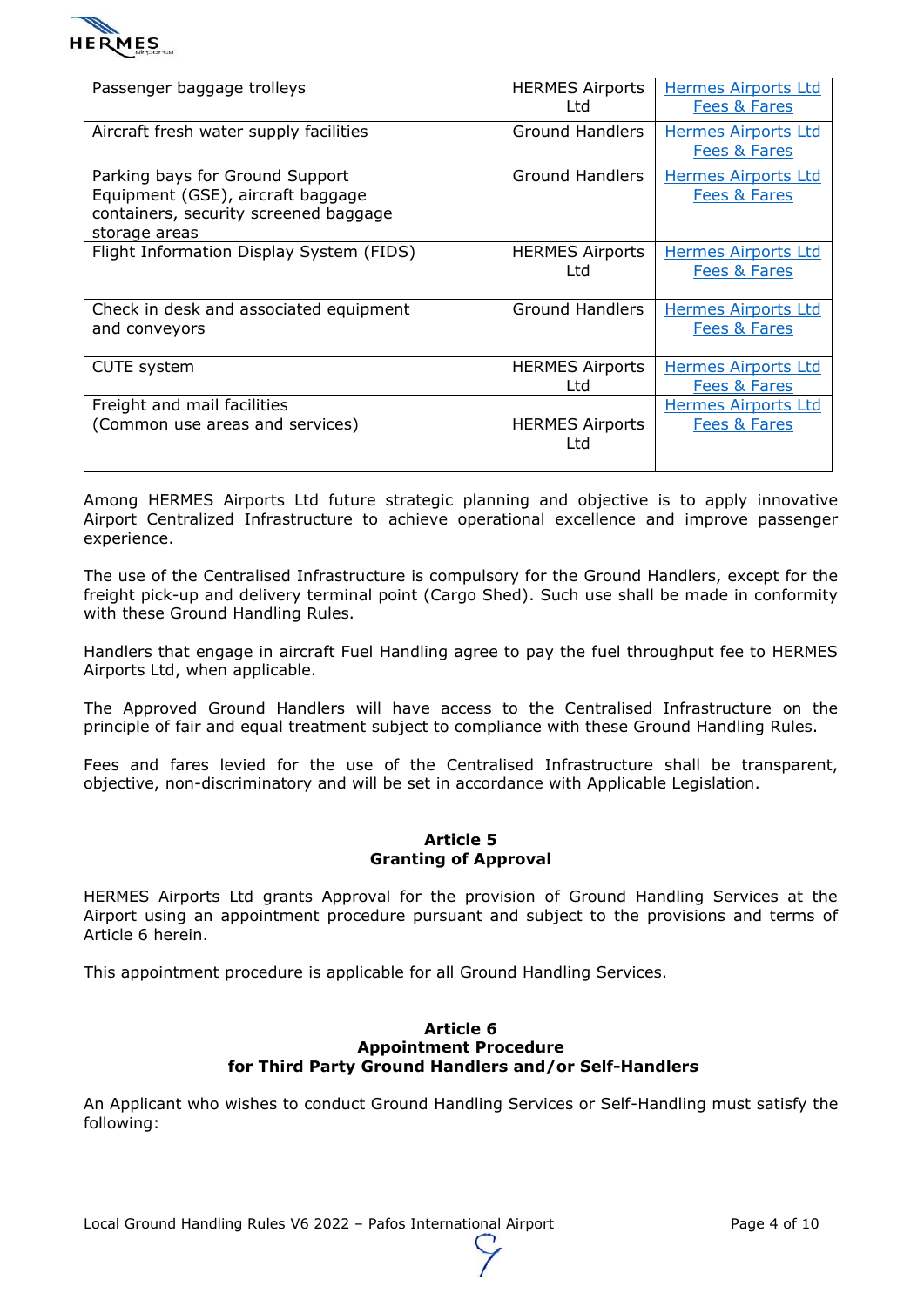

#### **a. Obtain an Approval from HERMES Airports Ltd**

The Applicant should obtain an Approval and through it Access Rights from HERMES Airports Ltd., prior to commencement of the provision of any Ground Handling Services at the Airport. To obtain Approval the Applicant must comply with the provisions of Article 7.

#### **b. Enter into a Space/Land License Agreement with HERMES Airports Ltd**

After obtaining Approval, the Applicant should enter into a Space/Land License Agreement with HERMES Airports Ltd providing inter alias, the space/land licensed from HERMES Airports Ltd and the license fee to be paid to HERMES Airports Ltd.

Notwithstanding any other provisions in these Ground Handling Rules, space/land at the Airport shall be provided subject to the capacity and availability of the infrastructure of the Airport. It is clarified that the applications will be examined in order of priority (first-come, first-served) based on the date of their submission.

#### **Article 7 Approval and Access to Installations**

#### **a. Conditions for Approval**

To obtain Approval to provide Ground Handling Services at the Airport, the Applicant must complete and submit Annex B **[Application for Approval as a Supplier of Ground Handling](https://hermesoffice365-my.sharepoint.com/:f:/g/personal/yiannis_harpas_hermesairports_com/EmkLy7PSNkRJmei0mN8DCjIBlwnhCmWcUZTNuauA6RfHEw?e=3NvDnv)  [Services and as a Self-Handler](https://hermesoffice365-my.sharepoint.com/:f:/g/personal/yiannis_harpas_hermesairports_com/EmkLy7PSNkRJmei0mN8DCjIBlwnhCmWcUZTNuauA6RfHEw?e=3NvDnv)** as applicable, and fulfil the conditions set out therein.

Hermes may, where deemed necessary, ask the applicant for further information and/or clarifications; the Applicant shall provide this information within the timeframe set by Hermes.

Hermes will consider only those applications which shall be accompanied by all the required documentation and/or information and/or clarifications which are being requested by Hermes.

#### **b. Space Allocation**

- 1. HERMES Airports Ltd will allocate space within the Airport premises amongst Ground Handlers, through the Space/Land License Agreement as per Article 6 (b).
- 2. Space allocation will be based on relevant, objective, transparent and non-discriminatory criteria to allow fair competition and to ensure the efficient operation of the Airport. HERMES Airports Ltd will conduct consultations with the prospective Ground Handlers prior to the determination of the required facilities taking into consideration the Ground Handlers' business plan and other Airport Users' requirements.

It is clarified that Ground Handling suppliers holding valid Approvals under the previous Ground Handling Rules and providing Ground Handling Services at the Airport after the implementation of these Ground Handling Rules, shall, if they wish to continue providing Ground Handling Services at the Airport, submit an application for Approval within a period of one (1) year from the date these Ground Handling Rules come into force, in order to obtain the required Approval to provide Ground Handling Services under these Ground Handling Rules.

#### **Article 8 Health, Safety, Security & Environmental Requirements**

The Ground Handlers shall, in addition to the Applicable Legislation, comply to the following basic requirements:

- a. The Ground Handler shall be responsible for the health & safety of its operations and the implementation costs of keeping and maintaining health & safety standards. If the use of Centralized Infrastructure facilities or any equipment of HERMES Airports Ltd give rise to any form of safety hazard, then the Ground Handler shall immediately notify HERMES Airports Ltd.
- b. The Ground Handler is obliged to comply with all applicable IATA, ICAO, European Union and/or national and/or HERMES Airports Ltd rules and regulations relating to safety and

Local Ground Handling Rules V6 2022 - Pafos International Airport Page 5 of 10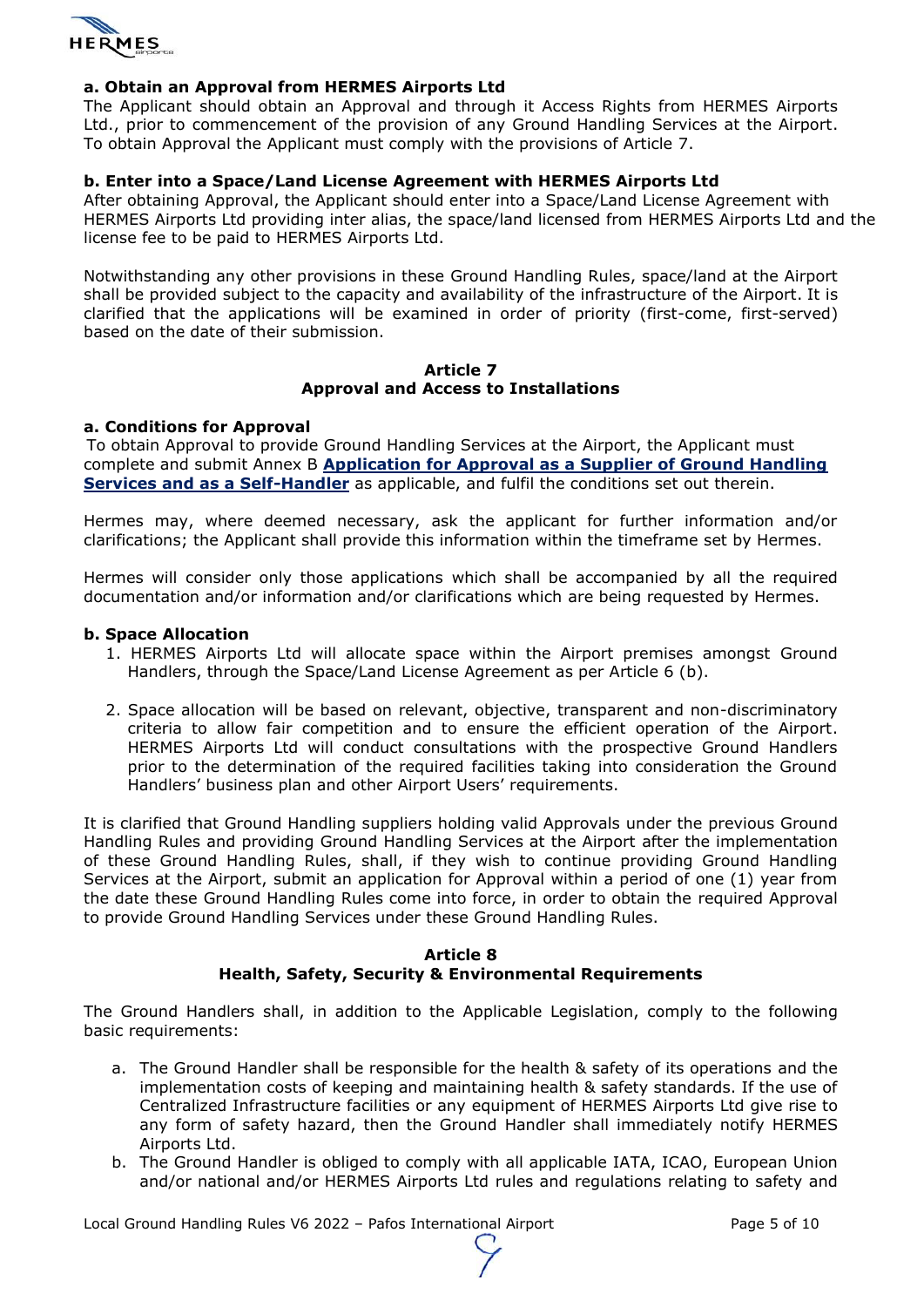

aviation security and to all Applicable Legislation relating to health and safety including safety measures as prescribed in HERMES Airports Ltd Standard Operating Procedures and Manuals.

- c. The Ground Handler is obliged to comply with the provisions of the Occupational Health Safety & Environment Guide established by HERMES Airports Ltd.
- d. The Ground Handler shall ensure that all safety and aviation security requirements included in Applicable Legislation are strictly followed by all staff and by any other parties contracted. In connection with this, the Airport identity cards, and Airport safety passes issued by the Competent Authority and HERMES Airports Ltd must be worn by all staff involved in the provision of the Ground Handling Services in such a way as to be clearly visible on outer garment, in all Airport areas.
- e. In performing their Ground Handling Services, the Ground Handlers shall ensure that any noise nuisance and/or pollution of water, soil or air caused in connection to these services are kept to a minimum.

#### **Article 9 Sub-Contracting Requirements**

The Third-Party Ground Handlers may subcontract each and all of the Ground Handling Services, provided that they comply with these Ground Handling Rules and in particular with the provisions of article 7 (conditions for approval) and have prior obtained the relevant approval from HERMES Airports Ltd. The subcontracting party must obtain the necessary Approval as per auricle 7 (conditions for approval) prior to the commencement of services.

A Self-Handler is not allowed to subcontract any of the Ground Handling Services except only in case the said Self-Handler is temporarily unable to perform Self-Handling due to a Force Majeure Event and provided that such event has been notified to HERMES Airports Ltd and HERMES Airports Ltd has given its prior written consent for such subcontracting.

In case of subcontracting of the Ground Handling Services as noted above, the party appointing the subcontractor shall ensure that the subcontractor complies with the obligations imposed on the appointing party under the Ground Handling Rules and Applicable Legislation and with such terms imposed by HERMES Airports Ltd upon granting its consent. Any breach of these Ground Handling Rules and/or Applicable Legislation by a subcontractor will be also considered being a breach by the appointing party and the provisions of Article 10 shall apply in addition to any other provisions included in any other agreement.

The Third-Party Ground Handler must always maintain supervision of all sub-contracted activities. Such supervision should include regular audits ensuring that all health and safety, security as well as all quality standards are met as specified in these Ground Handling Rules. All subcontractors should also adhere to all environmental standards as those are set according to Applicable Legislation.

It is clarified that no subcontractors are allowed to subcontract Ground Handling Services and in case that any subcontractor of a Third-Party Ground Handler proceeds with any subcontracting contrary to these Ground Handling Rules the relevant Third-Party Ground Handler will be considered being in breach of these Ground Handling Rules and the provisions of Article 10 shall apply.

### **Article 10 Termination of Approval and/or Access Rights and/or Agreements**

HERMES Airports Ltd may issue a termination notice of the Ground Handlers' Approval and/or Access Rights and/or agreements if the Ground Handlers do not comply with the terms and conditions of these Ground Handling Rules or any of the agreements entered into with HERMES Airports Ltd. Upon issuance of the termination notice, HERMES Airports Ltd will duly notify the Airports Users' Committee of this respect.

Following such termination notice the Ground Handlers shall, within twenty (20) working days from the date of issuance of the termination notice, cease any operations at the Airport and

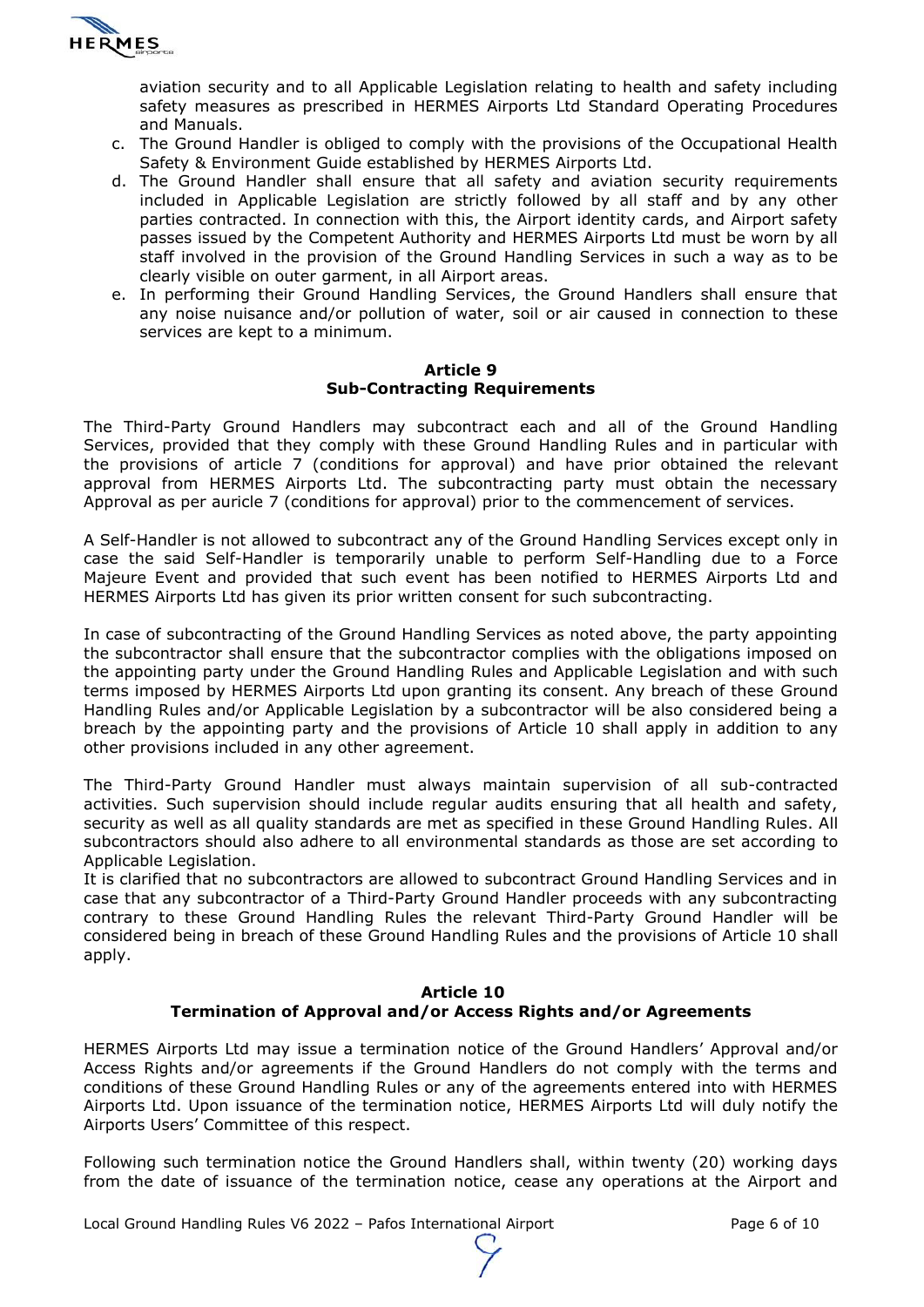

remove any of their equipment situated at the Airport. It is clarified that termination under the Ground Handling Rules supersedes any provisions of any agreement signed between the Ground Handlers and HERMES Airports Ltd relating to the license of space at the Airport.

Subject but not limited to the above and in conformity with the provisions of the Civil Aviation Law 213(I) of 2002, article 76 as amended, the Competent Authority, ex officio or upon proposal by HERMES Airports Ltd may withdraw an Approval and prohibit the Ground Handlers from supplying Ground Handling Services, if they fail to comply with the rules imposed upon them, to ensure the proper functioning of the Airport.

#### **Article 11 Amendments**

HERMES Airports Ltd may, subject to the Minister's approval, amend the Ground Handling Rules when this is deemed necessary. Any amendments to the Ground Handling Rules will be brought before the Airport Users' Committee for consultation subject to the provisions of Applicable Legislation.

It is clarified that in case of future amendments to the Ministerial Decree and the current Ground Handling Rules, HERMES Airports Ltd shall not be held responsible and/or liable in any way with respect to the Ground Handlers' operations that may be affected from such amendments.

### **Article 12 Entry into force**

These Ground Handling Rules replace any previous versions and shall enter into force twenty days after their approval by the Minister.

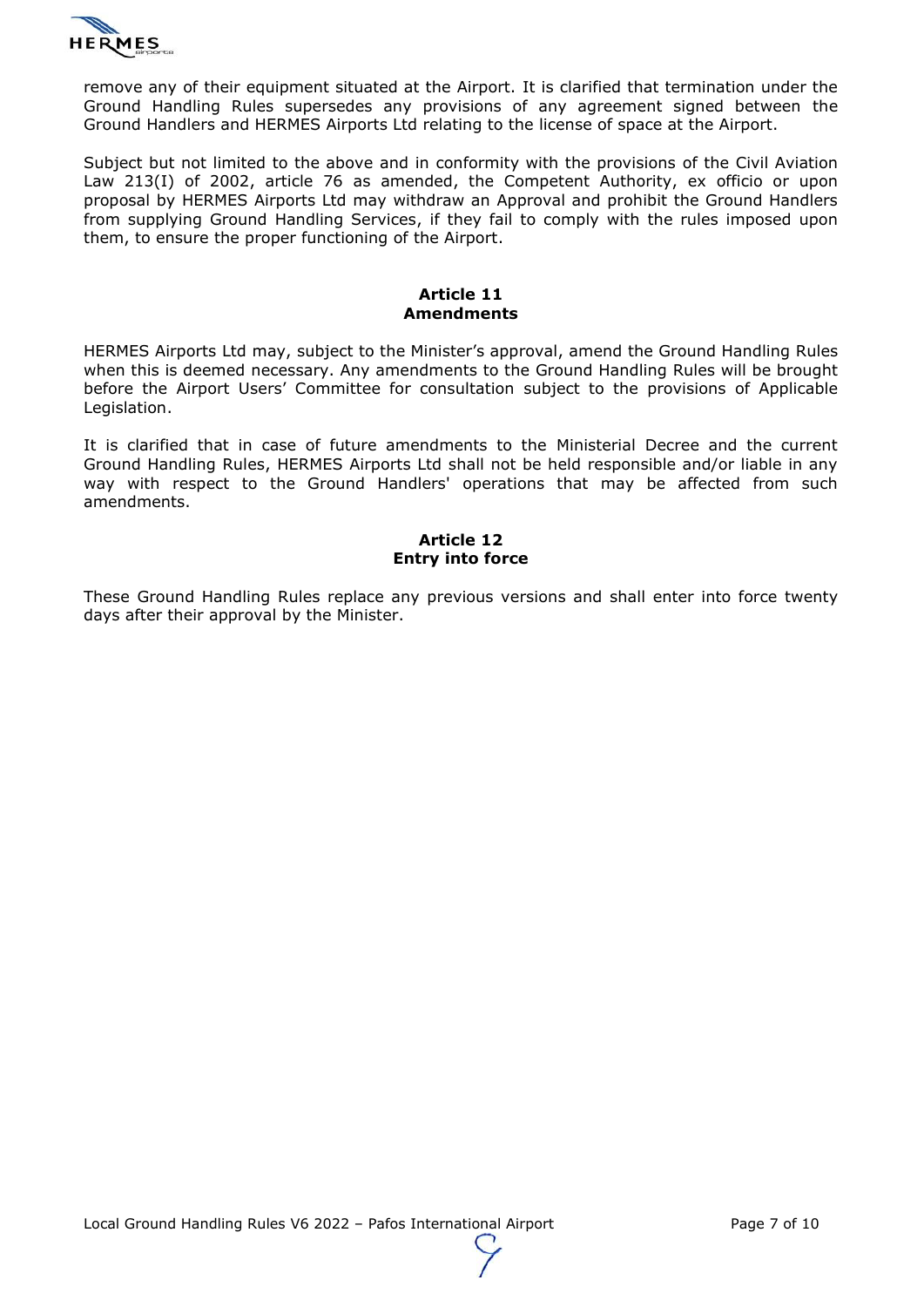

## **ANNEX A**

# **List of Ground Handling Services at the Airport**

| <b>List of Ground Handling Services</b> |                                                                                                                                                                                                                                                                                                |  |
|-----------------------------------------|------------------------------------------------------------------------------------------------------------------------------------------------------------------------------------------------------------------------------------------------------------------------------------------------|--|
| 1.                                      | <b>Ground administration and supervision</b>                                                                                                                                                                                                                                                   |  |
| 1.1                                     | Representation and liaison services with local authorities or any other entity,<br>disbursements on behalf of the Airport User and provision of office space for its<br>representatives;                                                                                                       |  |
| 1.2                                     | Load control, messaging and telecommunications;                                                                                                                                                                                                                                                |  |
| 1.3                                     | Handling, storage and administration of unit load devices;                                                                                                                                                                                                                                     |  |
| 1.4                                     | Any other supervision services before, during or after the flight and any other<br>administrative service requested by the Airport User.                                                                                                                                                       |  |
| 2.                                      | <b>Passenger Handling</b>                                                                                                                                                                                                                                                                      |  |
| 2.1                                     | Any kind of assistance to arriving, departing, transfer or transit passengers,<br>including checking tickets and travel documents, registering baggage and carrying it<br>to the sorting area.                                                                                                 |  |
| 3.                                      | <b>Baggage Handling</b>                                                                                                                                                                                                                                                                        |  |
| 3.1                                     | Handling baggage in the sorting area, sorting it, preparing it for departure, loading it<br>on to and unloading it from the devices designed to move it from the aircraft to the<br>sorting area and vice versa, as well as transporting baggage from the sorting area to<br>the reclaim area. |  |
| 4.                                      | <b>Freight and Mail Handling</b>                                                                                                                                                                                                                                                               |  |
| 4.1                                     | For Freight: Physical handling of export, transfer and import freight, handling of<br>related documents, customs procedures and implementation of any security<br>procedure agreed between the parties or required by the circumstances;                                                       |  |
| 4.2                                     | For Mail: Physical handling of incoming and outgoing mail, handling of related<br>documents and implementation of any security procedure agreed between the<br>parties or required by the circumstances;                                                                                       |  |
| 4.3                                     | Freight and mail handling as regards the physical handling of freight and<br>mail, whether incoming, outgoing or being transferred, between the air<br>terminal and the aircraft.                                                                                                              |  |
| 5.                                      | <b>Ramp Handling</b>                                                                                                                                                                                                                                                                           |  |
| 5.1                                     | Marshalling the aircraft on the ground at arrival and departure;                                                                                                                                                                                                                               |  |
| 5.2                                     | Assistance to aircraft parking and provision of suitable devices;                                                                                                                                                                                                                              |  |
| 5.3                                     | Communication between the aircraft and the airside supplier of services;                                                                                                                                                                                                                       |  |
| 5.4                                     | The loading and unloading of the aircraft, including the provision and operation of<br>suitable means, as well as the transport of crew and passengers between the<br>aircraft and a terminal, and baggage transport between the aircraft and a terminal;                                      |  |
| 5.5                                     | The provision and operation of appropriate units for engine starting;                                                                                                                                                                                                                          |  |
| 5.6                                     | The moving of the aircraft at arrival and departure, as well as the provision and<br>operation of suitable devices;                                                                                                                                                                            |  |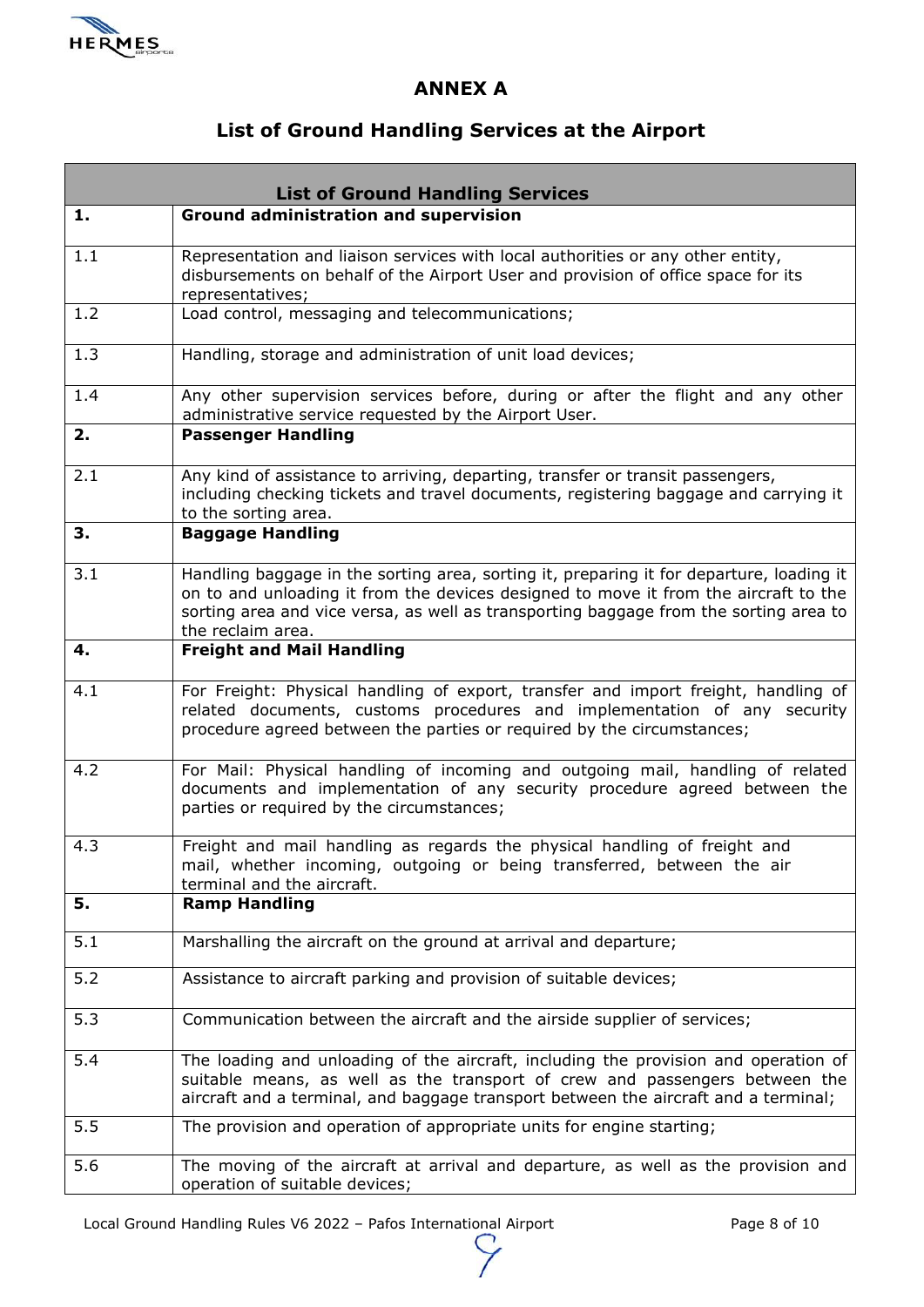

| 5.7  | The transport, loading on to and unloading from the aircraft of food and beverages.                                                                                                                                                                                  |
|------|----------------------------------------------------------------------------------------------------------------------------------------------------------------------------------------------------------------------------------------------------------------------|
| 6.   | <b>Aircraft Services</b>                                                                                                                                                                                                                                             |
| 6.1  | The external and internal cleaning of the aircraft, and the toilet and water services;                                                                                                                                                                               |
| 6.2  | The cooling and heating of the cabin, the removal of snow and ice, the de-icing of<br>the aircraft;                                                                                                                                                                  |
| 6.3  | The rearrangement of the cabin with suitable cabin equipment, the storage of this<br>equipment.                                                                                                                                                                      |
| 7.   | <b>Fuel Handling</b>                                                                                                                                                                                                                                                 |
| 7.1  | The organization and execution of fuelling and de-fuelling operations, including the<br>storage of fuel and the control of the quality and quantity of fuel deliveries;                                                                                              |
| 7.2  | The replenishing of oil and other fluids.                                                                                                                                                                                                                            |
| 8.   | <b>Aircraft Maintenance</b>                                                                                                                                                                                                                                          |
| 8.1  | Routine services performed before flight;                                                                                                                                                                                                                            |
| 8.2  | Non-routine services requested by the Airport User;                                                                                                                                                                                                                  |
| 8.3  | The provision and administration of spare parts and suitable equipment;                                                                                                                                                                                              |
| 8.4  | The request for or reservation of a suitable parking and/or hangar space.                                                                                                                                                                                            |
| 9.   | <b>Flight Operations and Crew Administration</b>                                                                                                                                                                                                                     |
| 9.1  | Preparation of the flight at the departure airport or at any other point;                                                                                                                                                                                            |
| 9.2  | In-flight assistance, including re-dispatching if needed;                                                                                                                                                                                                            |
| 9.3  | Post-flight activities;                                                                                                                                                                                                                                              |
| 9.4  | Crew administration.                                                                                                                                                                                                                                                 |
| 10.  | <b>Surface transport</b>                                                                                                                                                                                                                                             |
| 10.1 | The organization and execution of crew, passenger, baggage, freight and mail<br>transport between different terminals of the same airport, but excluding the same<br>transport between the aircraft and any other point within the perimeter of the same<br>airport; |
| 10.2 | Any special transport requested by the Airport User.                                                                                                                                                                                                                 |
| 11.  | <b>Catering Services</b>                                                                                                                                                                                                                                             |
| 11.1 | Liaison with catering providers and administrative management;                                                                                                                                                                                                       |
| 11.2 | Storage of food and beverages and of the equipment needed for their preparation;                                                                                                                                                                                     |
| 11.3 | Cleaning of this equipment;                                                                                                                                                                                                                                          |
| 11.4 | Preparation and delivery of equipment as well as of bar and food supplies.                                                                                                                                                                                           |